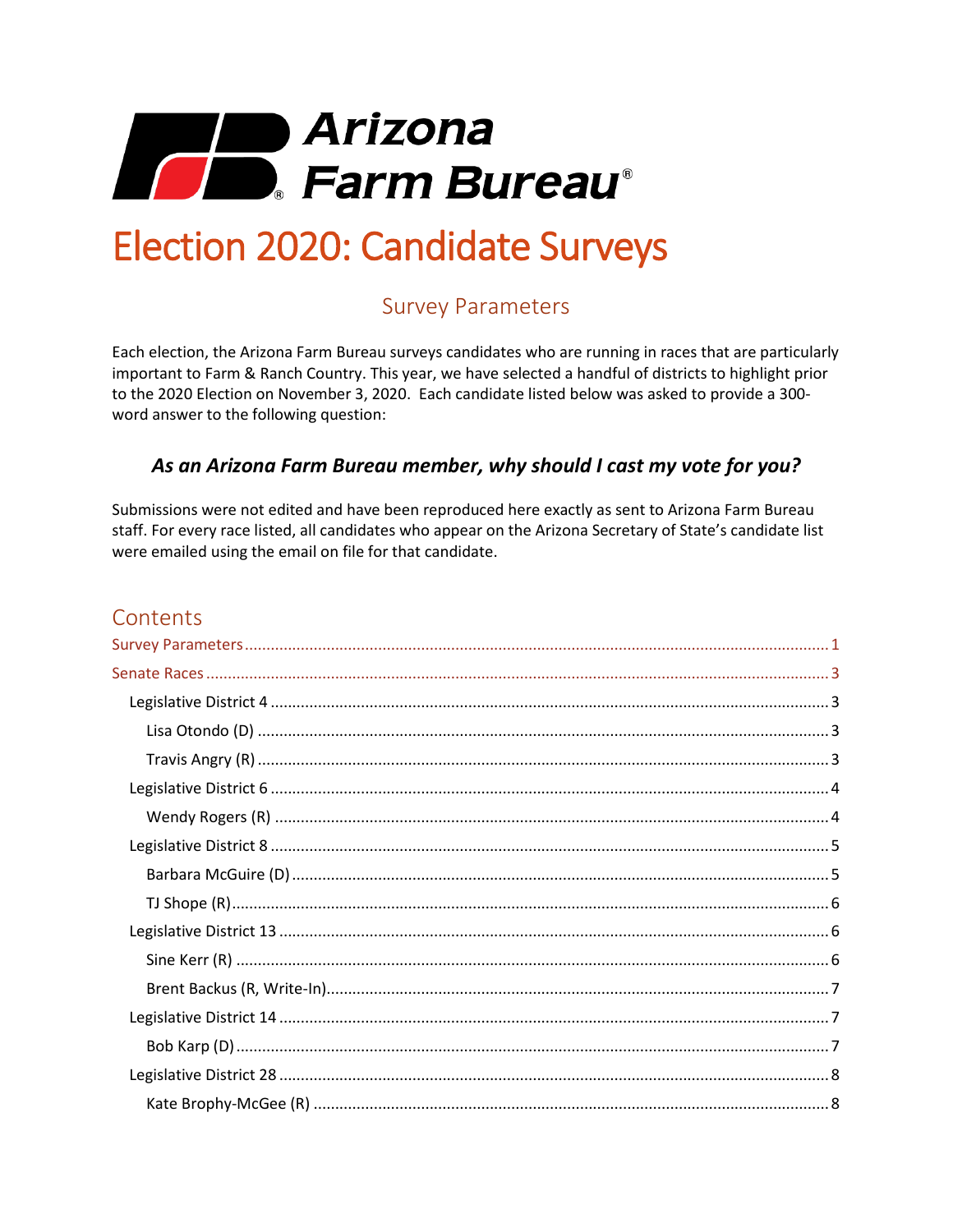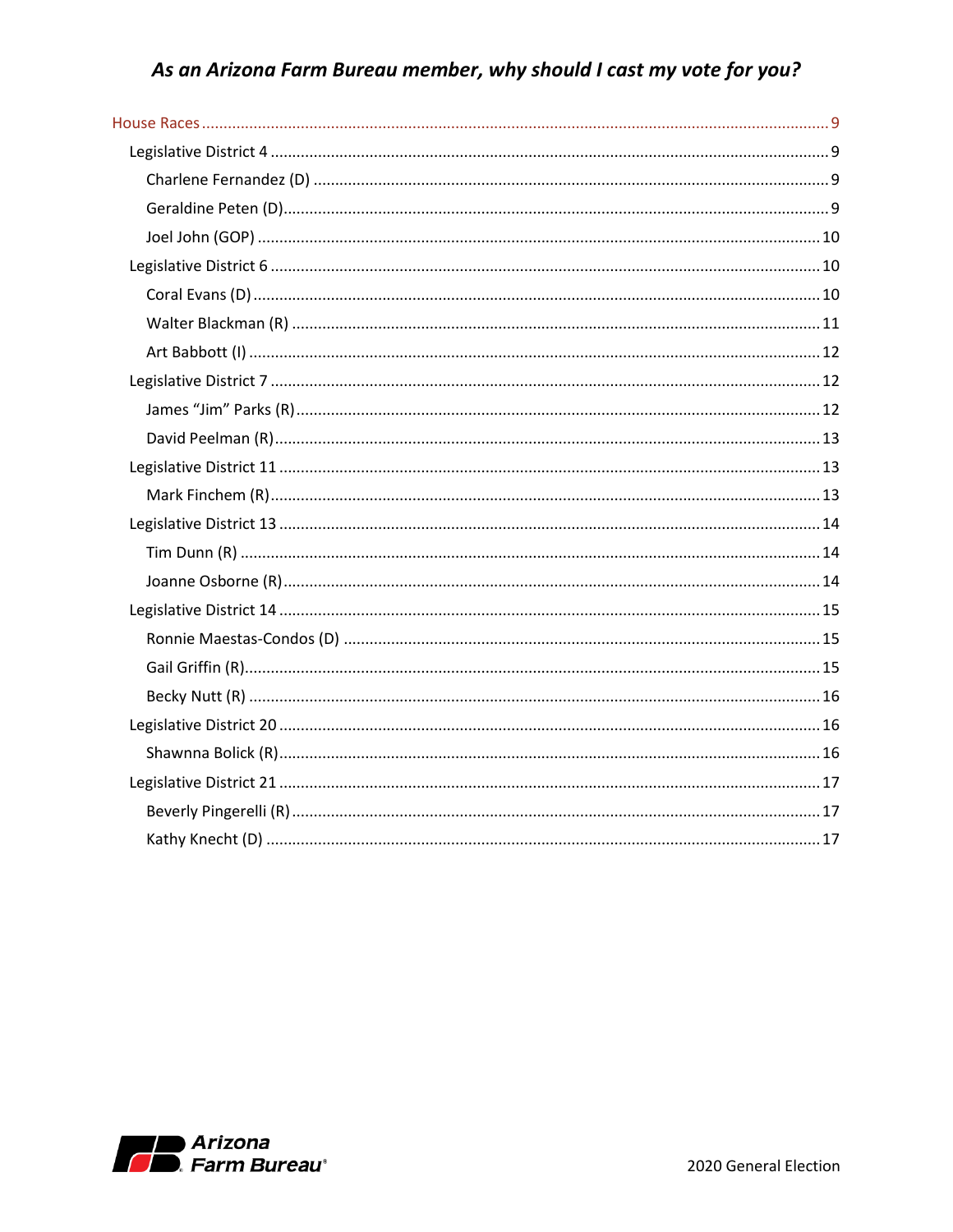# Senate Races

## <span id="page-2-1"></span><span id="page-2-0"></span>Legislative District 4

#### <span id="page-2-2"></span>Lisa Otondo (D)

Lisa Otondo, a second generation Arizonan, was born and raised in Yuma and comes from a close-knit farming family. Otondo has served for 8 years in the Arizona Legislature. Currently, she is the Minority Senate Whip and serves on Appropriations, Agriculture and Water (Ranking Member), and Transportation and Public Safety Committees.

Otondo, a strong advocate for agriculture, is endorsed by the Ag Pac of the Arizona Farm Bureau. Her family has been involved in farming and sheepherding in Arizona for over 100 years. "Being a strong voice for agriculture is one of the main reasons that I ran for office. I don't think most people understand the dangers, both physical and financial, that farmers face. My father lost his arm in a tractor accident in Buckeye when he was a young man. I remember some tough years for my family. Our farmers have faced e-coli issues, the recent disruption in the supply chain due to COVID-19 and the continued challenge of a shrinking labor pool," Otondo said. "Farming is not for babies."

Lisa's focus on the critical water issues facing Arizona has made her one of the leading experts in water at the State Capitol. She was appointed by the Governor to the Drought Contingency Plan Steering Committee(DCP), the Governor's Water Augmentation Council, the Governor's Water Augmentation, Innovation and Conservation Council (GWAICC) and the Arizona Reconsultation Committee (ARC). She received a Special Recognition Award from the Az Chamber of Commerce for her work on the DCP and has also received numerous Champion Awards for her work at the Capitol. Otondo completed the year long Agri/Business Water Management Certificate Program at ASU and holds a Bachelor's Degree in International Policy Studies and a Master's in International Public Administration from the Monterey Institute of International Studies.

#### <span id="page-2-3"></span>Travis Angry (R)

I was honored to join President Trump on Monday September 14th for his Latinos for Trump Roundtable Event in Phoenix, AZ. With the full support of the President and backers in the state legislature, including my votes representing the best interests Farmers and Farm related businesses in LD4, I believe The Arizona Farm Bureau will witness many changes for the better in Rural Arizona in the very near future. Quoting from The Report to the President of the United States from the Task Force on Agriculture and Rural Prosperity: These are some of the recommendations that are needed to improve Rural Arizona:

- e-Connectivity
- Quality of Life
- Rural Workforce
- Technological Innovation
- Economic Development

I believe, reducing regulatory burdens and attracting private capital will support our ultimate mission of empowering Rural America to feed the world. While other sectors of the American economy have largely recovered from the Great Recession, rural America has lagged in almost every indicator.





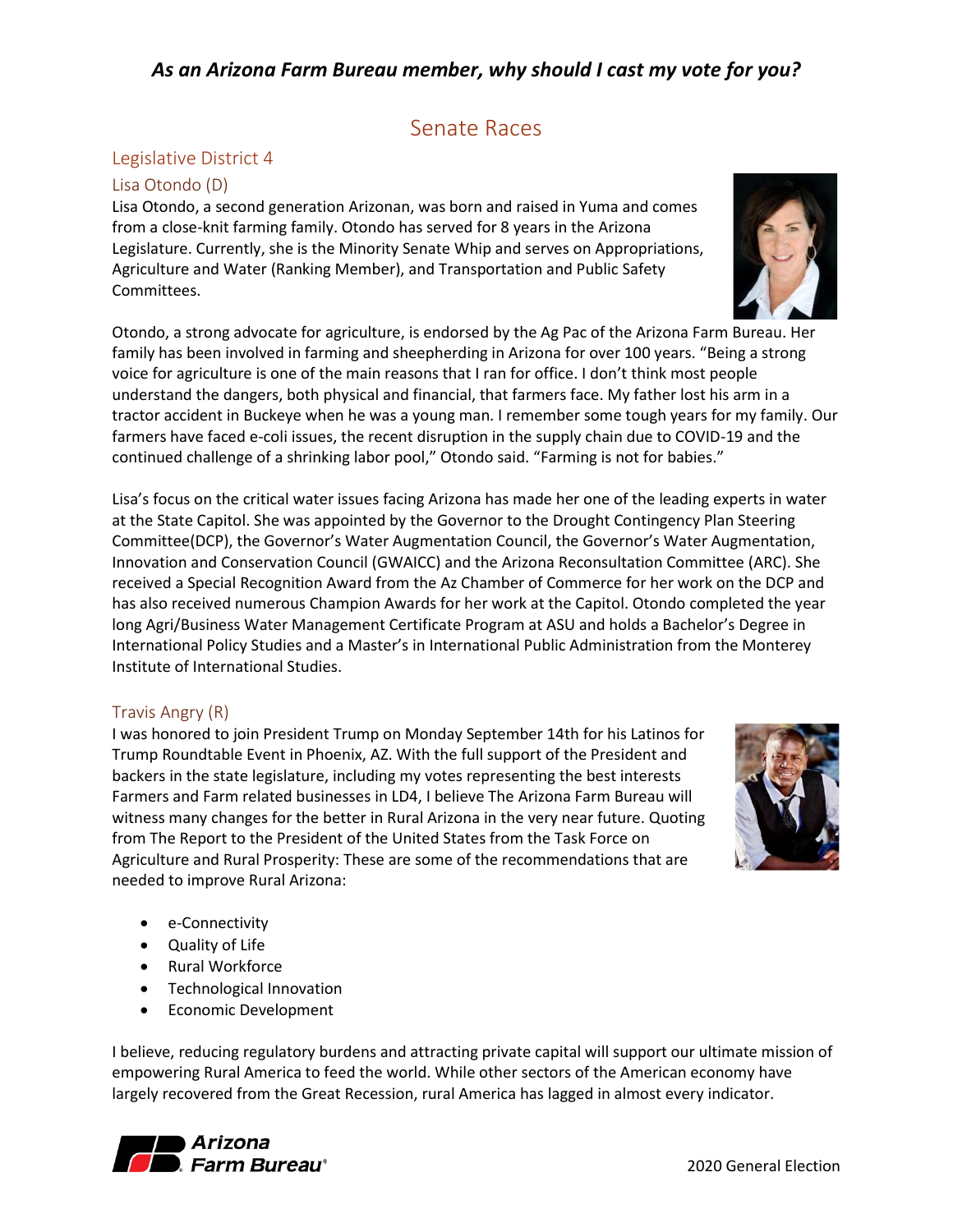Expanding availability of high-speed internet or e-connectivity allows rural areas to take advantage of this new reality in addition to broader domestic and international markets. Unfortunately, rural areas remain less connected to reliable high-speed internet today than metropolitan areas and have lower usage rates compared with urban areas Incentivize Private Capital Investment – Encourage free-market policies, laws, and structures at federal, state, tribal, and local government levels to create an environment conducive to investment, including public-private partnerships. Reduce Regulatory Barriers to Infrastructure Deployment – Revise federal regulations to encourage investment in reliable, highspeed internet in rural areas, expedite approval and internal review timelines and streamline permitting processes to promote increased build-out of infrastructure.

Objectives & Recommended Actions

- Connect Rural Skill Sets to Jobs of the Future
- Promote and Expand Apprenticeship Programs
- Connect Veterans to Underutilized Training Programs
- Improve Rural Access to Education and Training Objectives & Recommended Actions
- Access to Capital
- Equity Financing
- Debt Financing
- Bundle/Repackage Projects and Deals
- Regional and State Collaboration

Since declaring my candidacy, I have taken many trips to the rural areas of LD4 and have heard from many of you. Water rights, 2 nd Amendment Gun Rights and Border Security are the 3 most frequently asked questions. Later this month, and into October I will be conducting Rural Roundtable Meetings and Town Hall Events to listen to more of the needs of LD4's important Rural Economy.

In closing, I have offered some ideas, but what would help me better represent The Arizona Farm Bureau would be for you to share with me exactly how I may be of service to The AFB. I would enjoy the opportunity to meet with the Bureau to find out more about how my office can best serve you. I am prepared to do a deeper dive into each subject, but I knew I had a content limit. My thanks for allowing me to share with you many of the exciting and productive improvements planned for Rural Arizona. With my votes, and my strong support and relationship with President Trump, I honestly believe I have skills to help put LD4 and Arizona in the forefront of these changes, investments, and improvements in the very near future.

*Arizona Farm Bureau did not receive responses from: Gary Snyder (I, Write-In)*

#### <span id="page-3-0"></span>Legislative District 6

#### <span id="page-3-1"></span>Wendy Rogers (R)

The term "rugged individualism" comes to mind when I think of Arizona agriculture and the people who grow our food and fiber we need for our daily lives. The freedom and worth of each individual forged by past generations are reflected in our farm and ranch families. You are heroic and in Arizona with its huge urban centers, it is important that you are represented by champions at the state legislature. I will be that champion. There's also the term, "family values." These words are often bandied about, but among Farm Bureau members, they are lived every single day. I share these timeless



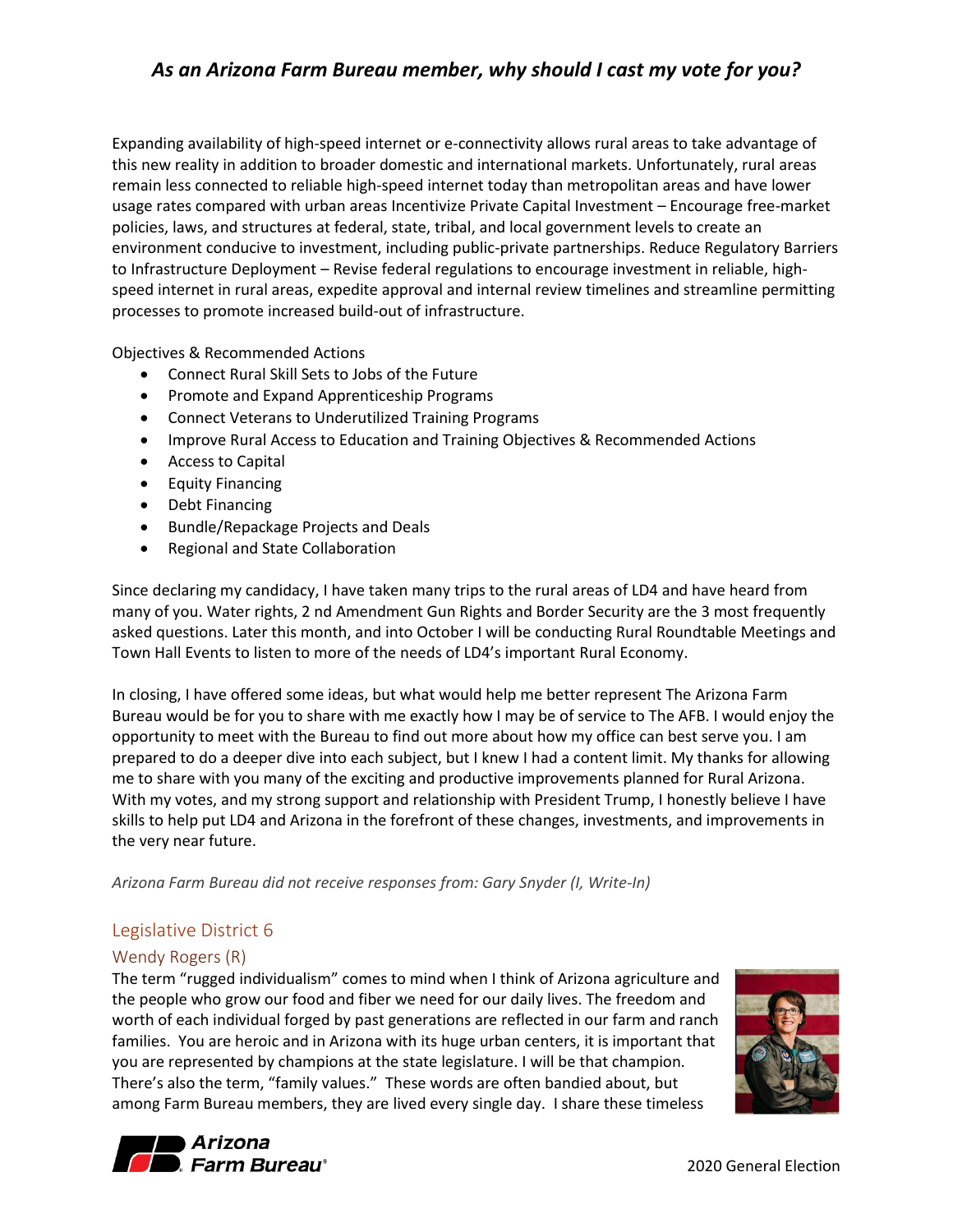values. Values of life, liberty and property. Values of faith, family and country. Those values will not change. I took a lifelong oath to defend them when I joined the Air Force decades ago.

You face a myriad of issues:

Land Use: I support the preservation of agricultural land, multiple use and no-net loss of private land. Water: Agriculture needs water. I will fight to protect your water rights.

Estate Taxes: Farms and ranches must be allowed to pass down to the next generation without confiscation-by-death taxes.

Property Rights: Private ownership of property is a constitutional right.

Forest and Watershed Management: Mismanagement has been catastrophic. I will fight to improve and take care of our forests and water, as well as our small businesses, keep regulations in check, and resolve urban-rural conflicts, and delve into many other serious policy issues.

On these and every other concern you face now or in the future, my door is open to learn from you, to stand firmly on our shared values and to represent this rural district where agriculture is so vital. I will work 24/7 with the integrity and responsibility you'd expect from your state senator.

*Arizona Farm Bureau did not receive responses from: Felicia French (D)*

#### <span id="page-4-0"></span>Legislative District 8

#### <span id="page-4-1"></span>Barbara McGuire (D)

My mother was a farm worker and would be out in the cotton fields from sunup to sundown helping the rest of the family earn enough to put food on the table. As a young girl, I helped my uncle on his farm in Coolidge where he raised cotton and I helped round up cattle on the Gila with my grandpa.

I know the importance of farming in Arizona and I also know water is precious. Which is why I introduced water rights legislation in 2016 to help provide much needed relief to the farming community in LD 8 and Arizona.



GOP leadership at the time decided it would be a better idea to kick the can down the road and establish a study committee.

I'm concerned that certain Republicans would rather offer the water to developers than protect our way of life.

Protecting farming is core to our sustainability and survival as a country.

Water use and management policies need to be reviewed yearly to implement best use practices. I am currently advocating for farming by serving on the WNRCD Conservation District Board, but I know I could do much more if sent back to the State Senate.

I was proud to be a member and represent the Farm Bureau during my time at the legislature and I

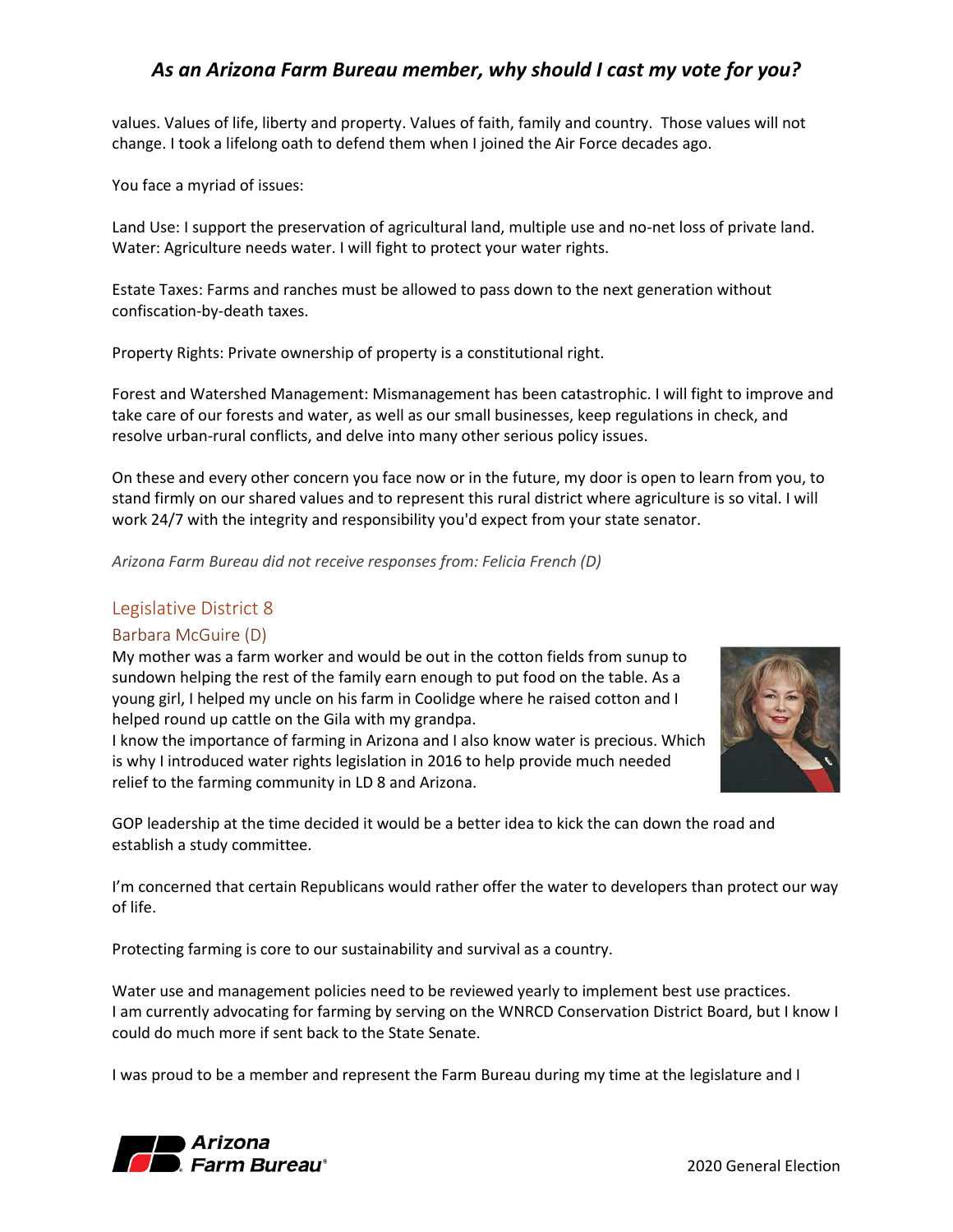would be honored to have your support and the opportunity to once again fight for and put the needs of farmers and the farming community first.

I will make your voice heard. I am an experienced legislator with established relationships on both sides of the aisle. My legislation has been signed by both Democrat and Republican Governors. I have a proven track record of getting things done and I can get it done for our farmers.

## <span id="page-5-0"></span>TJ Shope (R)

There are many significant issues that face Arizona over the next several years. Some are new and others, like availability of water, stand the test of time in our desert climate. While Arizona has many things to be proud of in regards to water, we still need to be vigilant as we move in to the future. Continued drought conditions all across the western United States as well as overcrowded forests and invasive plant species which tax our water supply will continue to cause us to find creative solutions to the age-old issue of water scarcity.



In recent years, we have attempted to do our best with the passage of the Drought Contingency Plan but we all know, especially in Pinal County, that we have more to do for our irrigation districts and I have been working with them since its passage.

For those of us who have been here in Arizona for generations, we know that drought conditions ebb and flow so we need to be asking candidates for office what they will be doing to protect Arizona's share of water. We need to be investing and re-investing in agencies such as the Central Arizona Project and Arizona Department of Water Resources so that the best minds in Arizona can help our farmers & ranchers as well as developers ensure that there is enough water for everybody, especially those of us in Pinal County!

Our job as legislators is to see in to the future and develop policies that will stand the test of time. I'm honored to once again earn the endorsement of the AgPAC of the Arizona Farm Bureau for my 2020 State Senate campaign and based on our relationship that we've had in my time in the House, you know I won't let you down.

#### <span id="page-5-1"></span>Legislative District 13

#### <span id="page-5-2"></span>Sine Kerr (R)

It remains my greatest honor to serve and represent Legislative District 13, this incredible state, and my fellow agriculture producers. A vote for me for another term in the Arizona senate is a vote for strong, proven leadership and protection for Arizona's diverse and indispensable farming and ranching families. I am grateful and humbled to serve as the Chair of Water and Agriculture, and Vice-Chair of Natural Resources and Energy. I'm grateful that I'm in a place to protect our agriculture industry from harmful legislation and to also be a strong voice for good, positive



legislation that moves our industry forward. I'm humbled because of the trust and confidence you've placed in me to take your concerns to heart and fiercely advocate on your behalf.

Being in the dairy business with my husband for forty years and my previous participation in AZ Farm Bureau's leadership positions and programs, has provided me the valuable knowledge and experience that is so helpful in understanding the complexities we face as an industry. From water, to labor, to

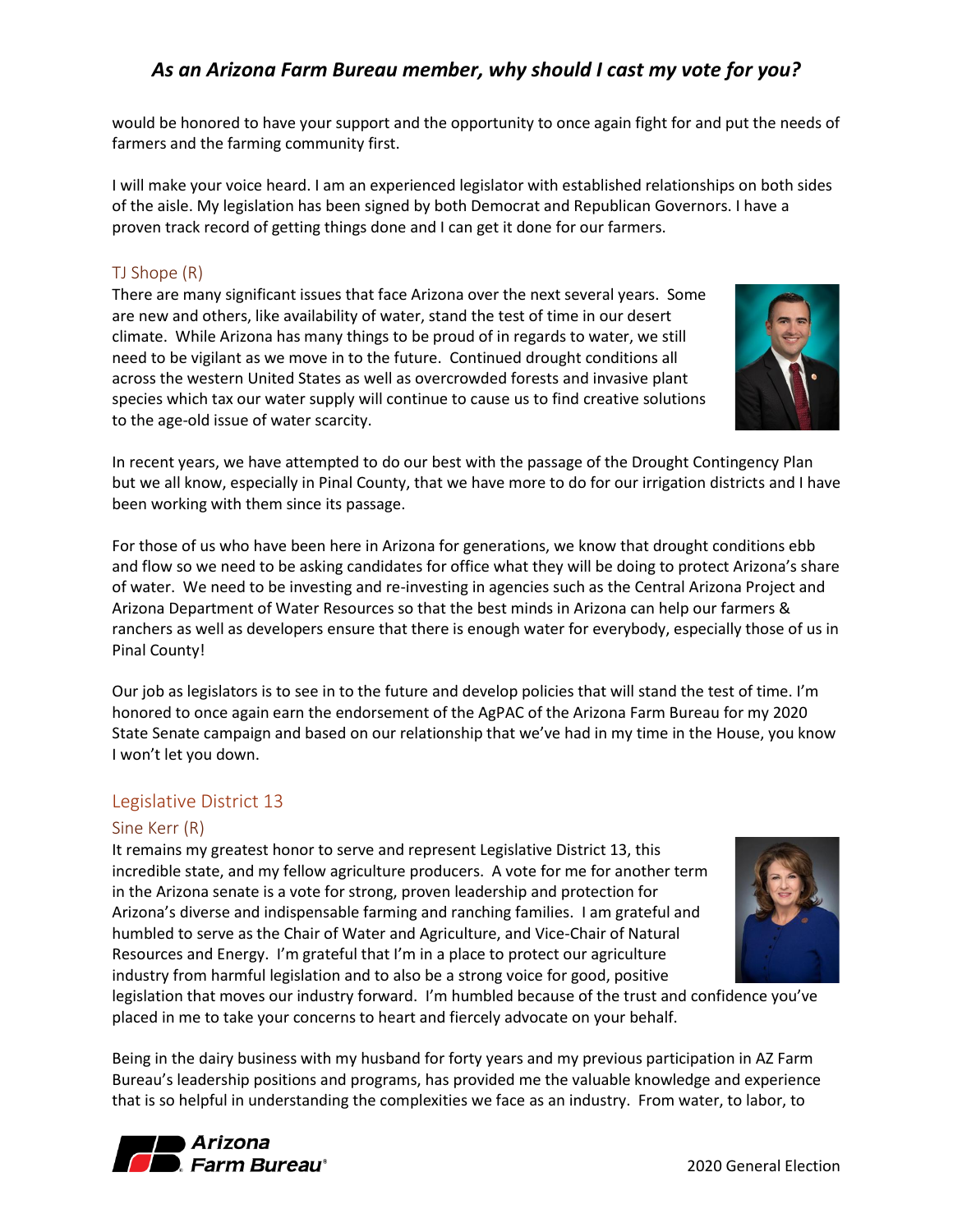managing our natural resources, I understand how delicate and critical the balance can be. A vote for me means you have a state senator who places you as a high priority, intently listens to your needs and is ready to take action. Navigating the obstacles during the early days of the COVID-19 shutdowns taught me just how important it is to have the strong relationships within our agriculture community, with other elected officials, and with state and federal agency partners to find solutions as quickly as possible in order to help farmers and ranchers adjust and pull through during those difficult days. As we continue to recover, I remain vigilant and ready to help in any way I can.

I greatly appreciate your continued support!

#### <span id="page-6-0"></span>Brent Backus (R, Write-In)

I, Brent Backus, will fight for our liberty and will not be controlled by the establishment like the current incumbent. As a former soil and water conservation specialist I learned the importance in protecting America's soil and water, and the family farm.

**Supports no marketing of AZ water out of State**. *AZ water must stay in AZ.*



**Supports protecting existing water rights**. *Your water rights are your rights and cannot be taken away.*

**Supports tax credits or low-cost loans for increasing efficiency and effectiveness of crop irrigation.** *Modern irrigation technologies are costly to implement and maintain.*

**Supports prohibiting Chinese investments and ownership of AZ agriculture operations and land.** *The commies are not our friends.*

**Supports the prohibition of cities regulating land outside their city boundaries and involuntary annexation of Ag lands.** *AZ farm lands must be protected.*

**Supports AZ managing our land and taking back our land from our squatters, the Federal government.**  *The Constitution states what lands the federal government can have.*

**Supports restricting the Governors emergency actions (ARS 36-787).** *There are no controls in place on the Governor's emergency powers-i.e., COVID shutdowns.*

**Supports denying refugee resettlement's in AZ.** *Governor has the sole authority to approve and it needs to be the legislature.*

**Supports no AZ benefits for DACA recipients and illegals***. They are not citizens and deserve no tax payer benefits.*

**Supports eliminating the current monopoly system for electric utilities**. *Open up the free market.* **Supports not raising our gas tax and any other tax/fee**. *Too many taxes now.*

**Supports a ban on facial recognition technologies and to limit the unchecked use of drones for surveillance.** *There are no laws governing police use of the technology, no standards ensuring its accuracy, and no systems checking for bias.*

#### <span id="page-6-1"></span>Legislative District 14

#### <span id="page-6-2"></span>Bob Karp (D)

Farming has particular importance in the rural parts of southeast Arizona that make up legislative district 14 which I hope to represent in the State Senate.

The agriculture industry in Arizona has a variety of elements, industrial farms, dairy farms, cotton growers, vineyards, fruit and nut farms, and smaller family farms and ranches. The incumbent has too often sided with large out-of-state agriculture interests which harm the interests of family farms. The water availability crisis has



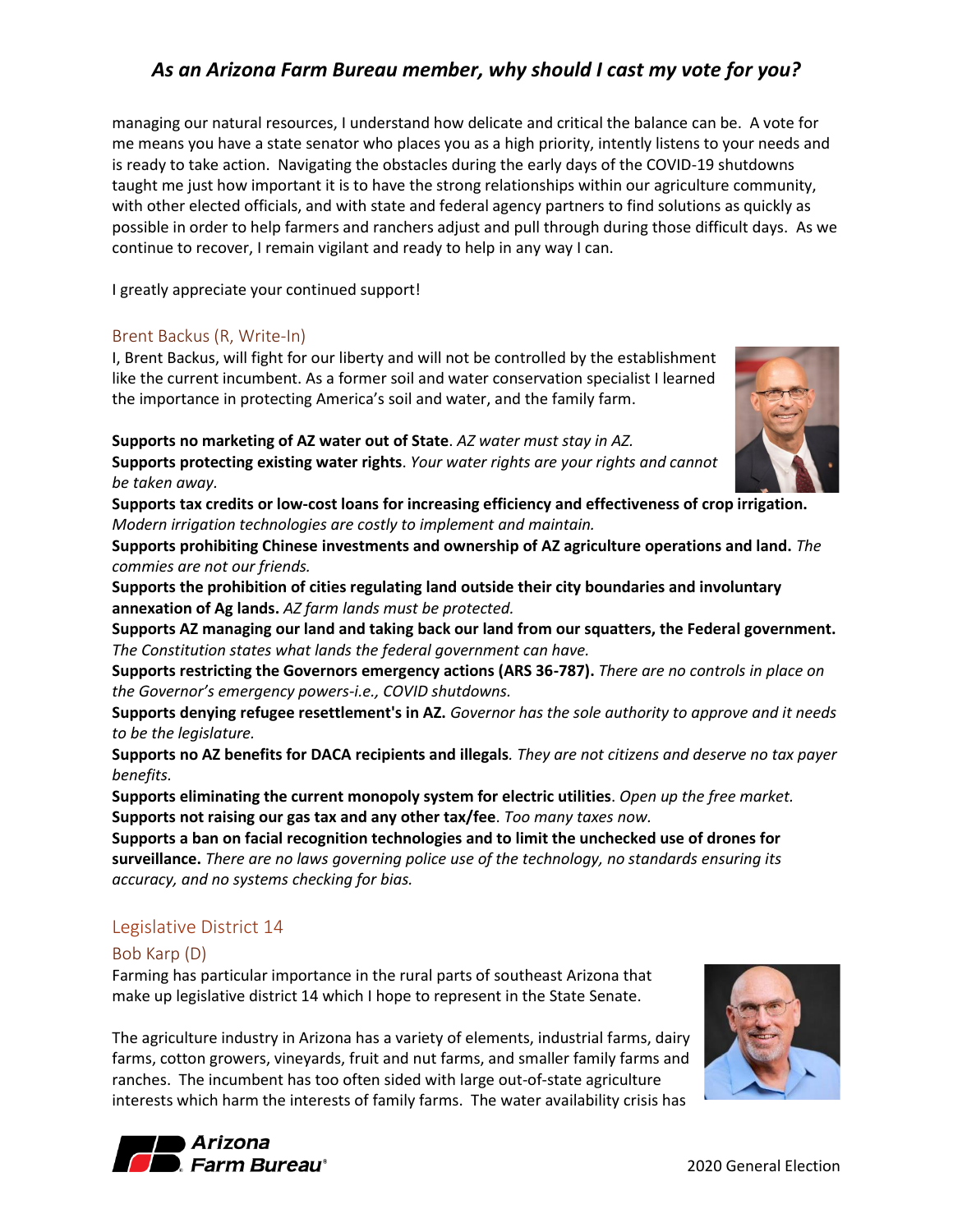the potential for long term adverse effects on smaller farms, and ranches. While addressing these issues may seem to be "anti" agriculture, I believe it is essential to make sure that all agricultural interests are treated fairly with regulations that protect the most under-served users.

I also believe that your members want more than simply good agricultural policy. They want outstanding public schools, a rural healthcare system for their family and employees, infrastructure that makes their work easier and more efficient, a tax code that doesn't favor special corporate interests.

This requires investment and a state government and elected officials that have a vision for the future that encourages economic growth while creating a fair economic system for all types of businesses in the agricultural industry. I promise that I will spend time to learn, will listen more than I speak, and represent everyone in my district with respect.

*Arizona Farm Bureau did not receive responses from: David Gowan (R)*

# <span id="page-7-0"></span>Legislative District 28

#### <span id="page-7-1"></span>Kate Brophy-McGee (R)

Thank you, Arizona Farm Bureau.

You want someone who understands your issues. I've served on both the Ag & Water and Energy & Natural Resources committees. I'm a third generation Arizonan from a southern Arizona ranching family, and my family continues to farm and ranch today. I am an urban legislator who always looks out for rural interests.



As the education champion in this race, I have fought for, and won, over \$4.5 billion in new K-12 education dollars, including a 20% pay increase for Arizona teachers. I sponsored the successful legislative extension of Prop 301 (many thought this was impossible), which this provides more than \$800 million annually to schools. I believe parents are their children's first and best teachers, and they have the right to choose the best educational setting for their children.

I opposed the terrible Steyer 2018 initiative, which would have brought California's failed energy policies to Arizona. I don't support doubling your utility bills.

I believe our small businesses are the backbone of our Arizona economy, and I do not support doubling your taxes or imposing California-style regulatory burdens and making it harder for you to feed your families.

I work every day building strong communities and safe neighborhoods and will NEVER support defunding the police.

You want an experienced, level-headed independent leader who knows how to work across the aisle, bring people together and solve complex problems with Arizona-centric solutions, who is NOT beholden to unions and other special interests.

You want a Senator who knows LD28 and Arizona issues, who works with her constituents and whose campaign is supported by Arizonans and employees of Arizona businesses, NOT by out of state special interests whose only goal is to flip our Senate and turn Arizona blue.

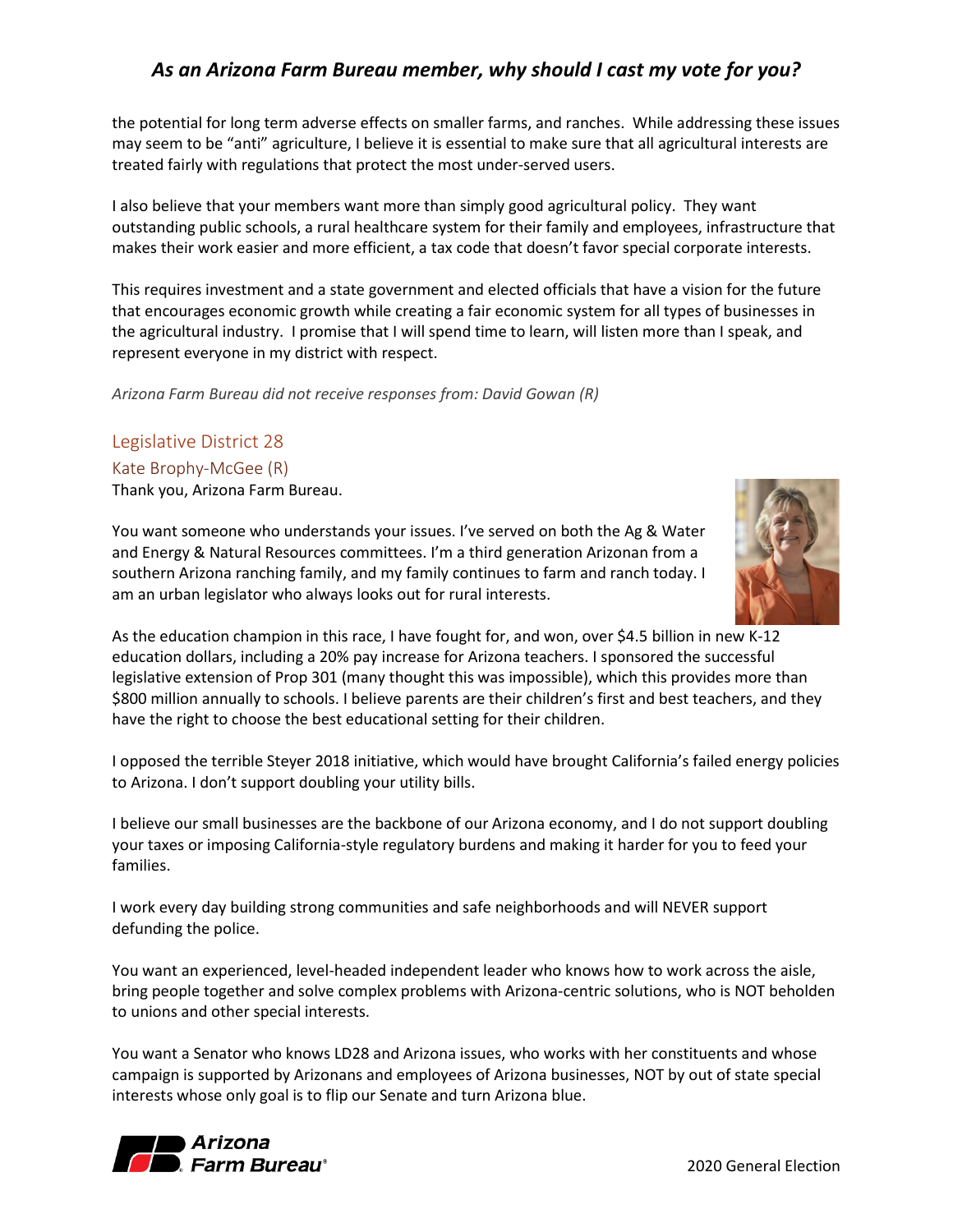For more information, visi[t www.katemcgee.com](http://www.katemcgee.com/) or email me - [kate@katemcgee.com](mailto:kate@katemcgee.com)

<span id="page-8-0"></span>*Arizona Farm Bureau did not receive responses from: Christine Marsh (D)*

## House Races

## <span id="page-8-1"></span>Legislative District 4

## <span id="page-8-2"></span>Charlene Fernandez (D)

Growing up in Yuma, I understand when constituents feel like the capitol only represents Maricopa County, and rural Arizona is left out. My community is built on the hard work of thousands of farmers and agricultural workers. The state and country count on us to fill grocery stores and feed millions. You deserve a voice at the Arizona Capitol that reflects your needs and voice so you can continue to do this. I started my career in public service opening Congressman Ed Pastor's Yuma office, and later serving in Congressman Raul Grijalva and Governor Janet Napolitano's offices. I also served for 8 years on the Yuma Union High School Board.

Since my 2014 election to the Arizona House of Representatives, I've been one of the legislature's strongest advocates for public education, frequently pushing for more teacher and classroom funding from my position on the appropriations committee and as the House Democratic Caucus Leader.

A sustainable water supply is not only critical for farmers, but the entire southwest. I was proud to work across the aisle on the Drought Contingency Plan agreement in 2019. We brought states, farmers, tribal nations, and other stakeholders together to ensure a sustainable water supply for Arizona. We worked together to put the wellbeing of Arizonans over politics. I aim to continue this bipartisan work when I'm re-elected as well.

Quality healthcare is incredibly difficult to come by, and prioritize it by promoting affordable drug prices, protecting pre-existing conditions, and opposing junk insurance plans.

I hope to earn your support in my re-election to represent your voice at the Arizona Legislature. Please vote for me, Charlene Fernandez, for Arizona House of Representatives!

#### <span id="page-8-3"></span>Geraldine Peten (D)

The agricultural industry grows all the products that support and sustain human life and it must be protected and sustained for the present and future existence of life on this planet. As legislators, we have the duty to create policies and statutes that enable the industry to expand and improve its methods, techniques and technology that utilizes the greatest efficiencies possible.

A means to this end is to create curriculums, programs, internships, and apprentices to prepare our students to enter this profession with marketable skills that provides them with livable wages for a high standard of living. My visits to dairy farms, produce fields, and a seed factory demonstrated the high level of science and technology required to operate these industries efficiently. Therefore, it is imperative that our educational system, in high school and in post-secondary institutions, provide incentives to recruit students into these programs.





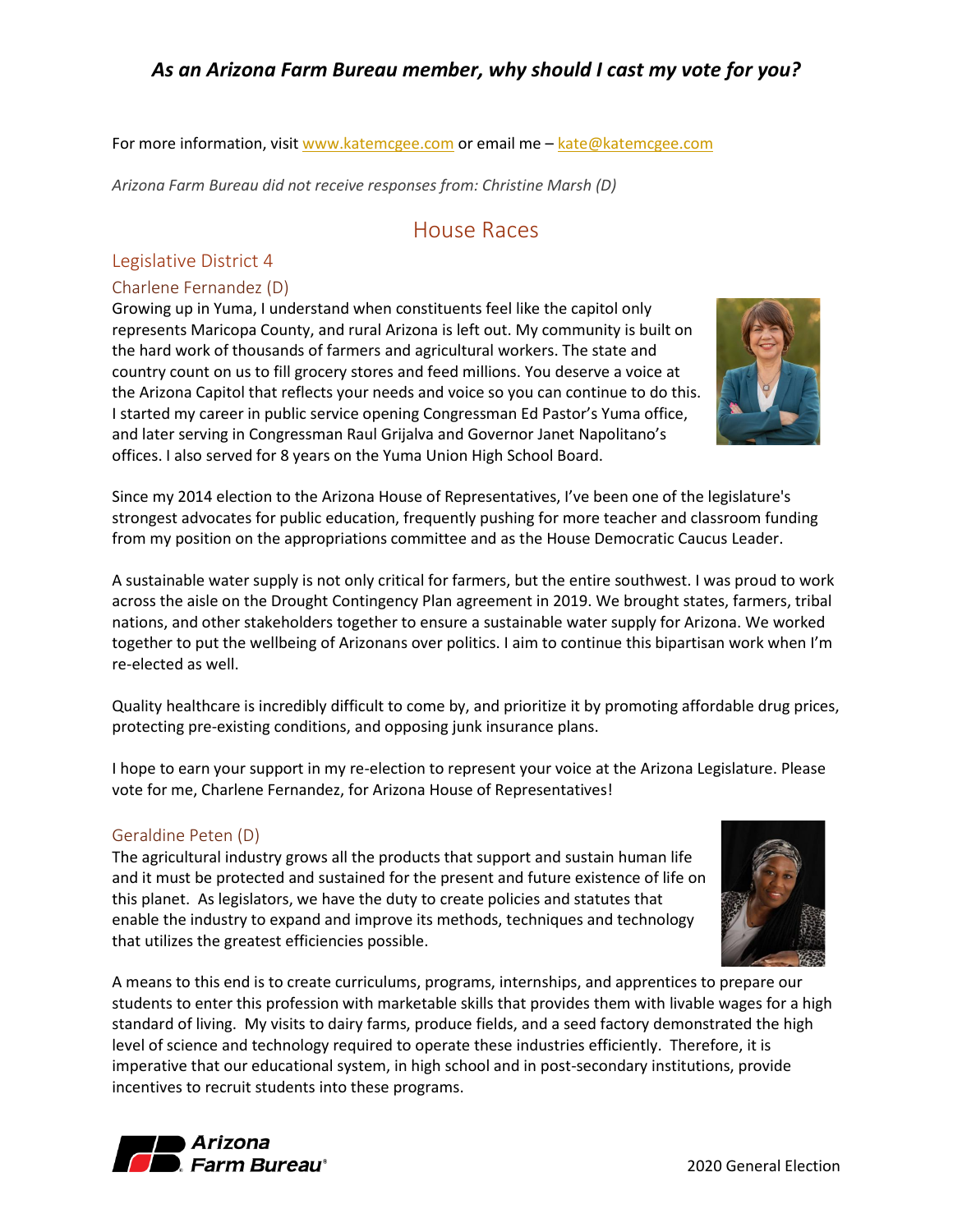Restoring school to work programs that partner, and transition into fully funded community colleges is a viable route to support the agricultural industry. Revising the state's budget to fully fund community colleges and establish agricultural programs is a next step that I support. In conjunctions to this, I support school, community programs and extra-curriculum clubs that get students excited about doing what they are learning.

The agriculture industry offers a unique means by which it combines difficult subjects in a fun, relevant and sustainable ways. When you learn the techniques of biology, chemistry, technology, pest control, climatic principals, etc. of growing a field of lettuce that ships to market, you know you have earned a valuable position in the chain of life. With all of this said, I present myself as a worthy candidate for your vote in the upcoming election.

#### <span id="page-9-0"></span>Joel John (GOP)

As a 4th generation Arizonan from an agricultural background who runs a small agricultural business and is a native to Legislative District 4, I'm uniquely qualified to represent the interests of the agricultural community in this district, and will be a great asset to agriculture in the legislature.



Having an agricultural background and working in the industry allows me to witness many of the benefits of Arizona Agriculture and prepares me to meet many of its

challenges. I'm prepared to advocate for Arizona Agriculture because its benefits, and I'm prepared to help address its challenges.

Everyday I'm able to witness, first hand, the many benefits of Arizona Agriculture, such as its impact on the economy through the growth of a variety of crops, the creation of thousands of jobs, the creation of numerous other industries that support agriculture, and the impact, not just on the Arizona economy, but to numerous local economies throughout the district as well.

I also witness, every day, many of its challenges and I am ready to address them in support of agriculture. Those challenges include the necessity to protect agriculture's water in order to grow food for a growing population, the need to facilitate agriculture's access to labor, the need to protect private property rights, and the need to support technologies that increase crop yields and reduce inputs.

Every day as I work and travel throughout the district, I'm able to see the tremendous stewardship that our farmers demonstrate for our natural resources. Farmers are the best caretakers of the land, the water, their livestock, their crops, and their customers.

I look forward to being an advocate for Arizona Agriculture at the state legislature and appreciate your support.

#### <span id="page-9-1"></span>Legislative District 6

#### <span id="page-9-2"></span>Coral Evans (D)

My family has been in northern Arizona for over 100 years, I'm third generation and my daughter is fourth generation. I know that rural Arizona values agriculture and our way of life. I also know that water is essential in these industries. One of the reasons I am running is to make sure we can work to conserve water for our future generations. I have led the efforts to promote water conservation in

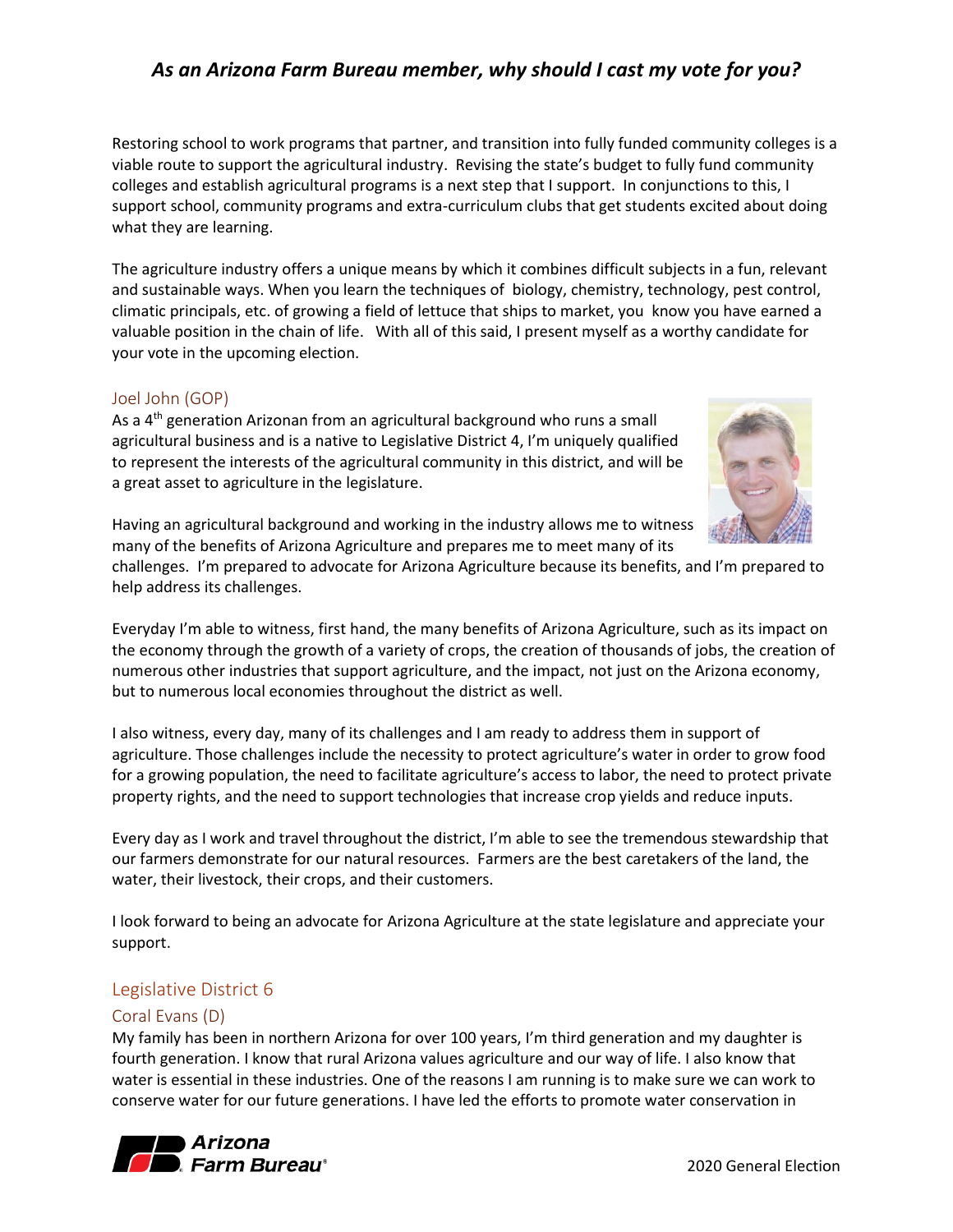Flagstaff. I have also been outspoken on the danger of uranium mining and the contamination of our water. I believe ranchers and farmers understand first hand the need for responsible water policy because they deal with it daily. I believe we need to make sure that LD6 farmers and ranchers have a seat at the table when it comes to water policy.

As a small business owner I understand the difficulty and hard work that goes into owning your own business. I believe that the state of Arizona should prioritize helping our local small businesses over big Phoenix corporations. This includes the small agricultural businesses that have had such an incredible impact on the economy in the Verde Valley. These farms and vineyards have built an industry that is bringing millions into the economy and offering jobs and opportunities for young people who want to stay in rural Arizona. Furthermore, they need the flexibility to grow, which leads me to my third point, local control.

As a local elected official I know that local communities need the ability to make policy that makes sense for them. For far too long the Arizona legislature has restricted cities, towns, and counties from implementing policy that corporate lobbyists disagree with. Whether it is vacation rentals or development, the legislature ties our hands. I will lead the fight to return local control to rural Arizona

#### <span id="page-10-0"></span>Walter Blackman (R)

It's an honor to serve as your state representative. Instead of writing what I will do, I'll tell what I've done as your current state representative. I have work on improving and protecting agriculture's access to water with farmers to ensure the watershed is protected. I've voted for and sponsors for farmers who are hit hard with increased taxes to decrease our farmers' tax burdens. I have work on easing the amount of taxes our farmers have to pay. We did this by determining the year-to-date income before the end of the year and planning for an appropriate income level for tax savings. By maintaining level income versus having large income swings, those who farm will pay less tax over time due to the graduated income tax rates. Most farmers are on a cash



basis, so managing income is more accessible than for most taxpayers. We need to improve on removing burdens to transportation. I will work on ways to bring the Livestock Loss Board under the Department of Agriculture purview to provide more meaningful opportunities for compensating and mitigating the damage that predators cause to our livestock herds. Big government is not what we need to interfere with our daily lives. We need to look for ways to reduced big government in the farming industries as well.

Additionally, I will continue to fight for meaningful reforms to the Endangered Species Act. (AZFB p. 38- 44) I serve on the State and International Affairs committee. I will continue to work with our congressional delegation and work on ways to urge the swift ratification of the US Mexico Canada Agreement (USMCA) and other free trade agreements. (AFBF § 252). And finally, I believe in industry fairness; I will work with Congress to ensure that regulatory agencies like the FDA do not overstep the bounds of their authority during an investigation. I am asking for your vote and your support for continued work on your behalf.

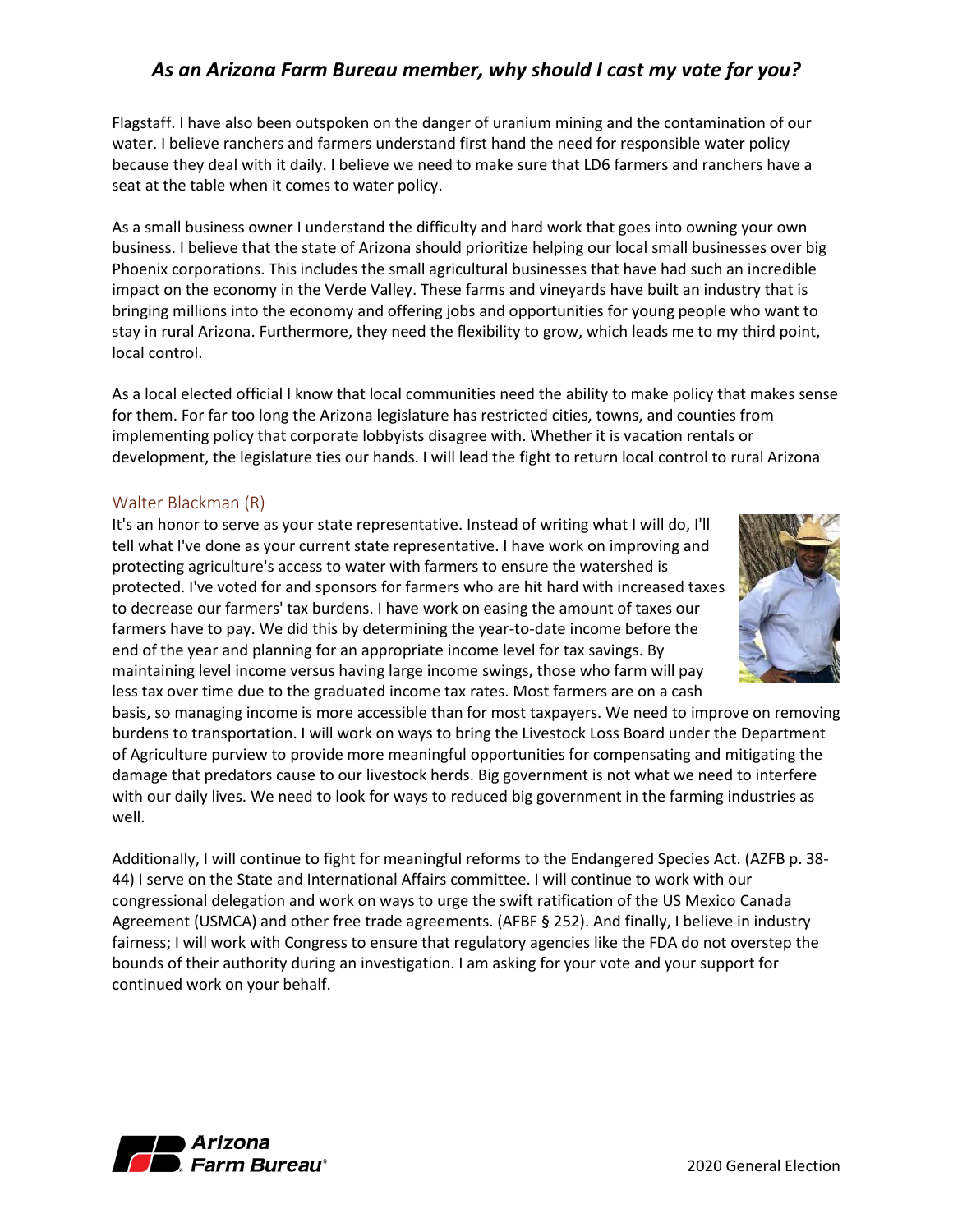#### <span id="page-11-0"></span>Art Babbott (I)

I founded, own and operate the Flagstaff Community Markets, one of the most successful farm-to-market operations in the state of Arizona. We are a mission-driven market whose purpose is to support and expand the number of independent and family-owned farms in northern Arizona. After twenty years of building relationships with these proud and productive families and their workers, I have a deep understanding of and appreciation for their challenges and opportunities. Just as we look to the next generation of growers and producers to cultivate our crops, so too must we cultivate the agricultural opportunities for the next generation. I know the regulatory barriers that negatively impact small ag, including the Food Safety and

Modernization Act and Food Code. Time and time again, it is the small producer who gets the short end of the stick. I have fought against a one-size-fits-all regulatory approach and led county efforts on agricultural regulatory reform. From guaranteeing farm-to-market sales, to preventing unnecessary food code regulations on farms, to expanded agricultural entitlements in land use code, I have consistently advocated for the interests of independently owned and operated farms and ranches. I am running for the Arizona House of Representatives as an Independent because hyper-partisan party politics is not getting the job done. I can fight for the small grower and producer because I am not bought and paid for like so many party politicians. Instead, I build trusted and respected relationships, solve problems, and remember who pays my salary -- taxpayers, local businesses, their families, and their hard-working employees. The same cast of characters and their special party privileges which got us into our current political mess is not going to get us out of it. If you want politics done differently in Arizona, send someone different to do it.

*Arizona Farm Bureau did not receive responses from: Brenda Barton (R)*

#### <span id="page-11-1"></span>Legislative District 7

#### <span id="page-11-2"></span>James "Jim" Parks (R)

My ancestors were farmers, ranchers, and blacksmiths for multiple generations. In 1942, my parents bought 160 acres of bare desert land in Deer Valley and began developing a cotton farm there right after World War II, with a steel wheeled tractor, a borrowed pl ow, and a cotton trailer made from a Model T truck. I learned to drive at age 12 on an old "popping Johnny" tractor, spreading manure on fields after cleaning horse stalls. My first paying jobs were picking cotton by hand, and chopping cotton with a hoe that was longer than I was tall.

Agriculture was not only my occupation and livelihood for most all of my life, it is in my blood.

As a long time Farm Bureau member, I began my life as a working cowboy shortly after returning from the U.S. Navy at the end of the Vietnam War, learning the ways of horses and cattle while working on ranches all over Arizona for the next 38 years. I was a board member and later, President of the Coconino County Farm Bureau and Cattle Growers Association for many years and sat on the Board of Directors of the Arizona Farm Bureau. I am still an active member of the Board of CCFB&CGA.

I am a proven fighter for Arizona Agriculture at the state level and in Washington D.C., culminating with leading the Arizona Farm Bureau, Arizona Cattle Growers, and the ranchers of Arizona, in the battle to stop the takeover of 1.7 million acres of ranch land in the Arizona Strip by environmentalists and government in the defunct "Grand Canyon Watershed National Monument" fiasco, which WE WON!





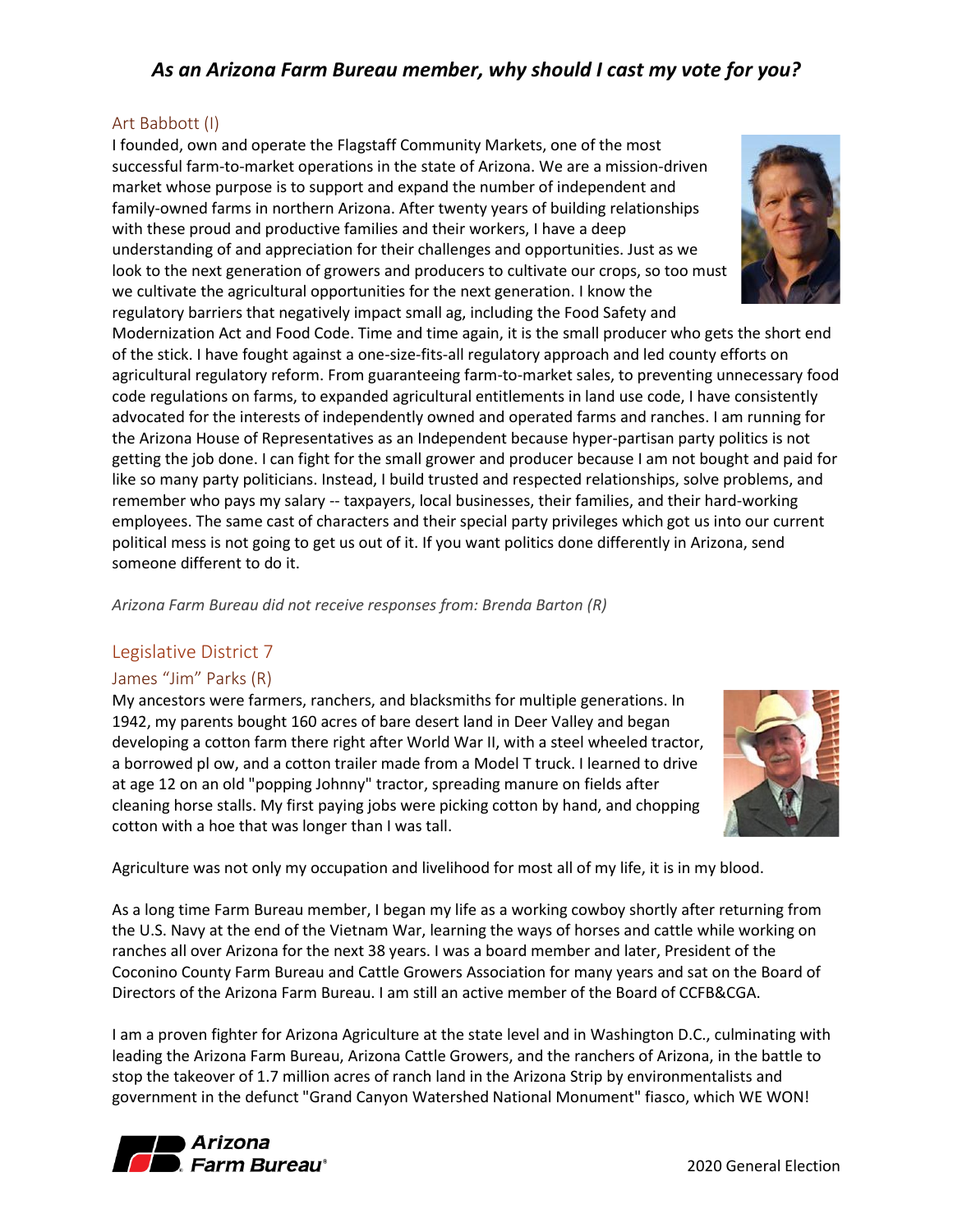The winning of this battle led to my selection as Rancher of the Year for Arizona Farm Bureau in 2015. So, if you want a fighter, Send a Cowboy to the Legislature!

#### <span id="page-12-0"></span>David Peelman (R)

Early experiences are lasting, and the water to the clay that builds the individual. The earliest of these are memories of my grandfather's cotton and watermelon ranch in Lemitar, New Mexico. As a child not even enrolled in school, my chores were the safer farm jobs such as caring for the chickens, cleaning coops, and hauling water. As a 10 year-old, my first 'paying' job of working for another was picking tomatoes in the fields of San Joaquin Valley.



I make no contention I have all the answers. I will work with all who share the goal of making ranching and farming safer, more economically viable and productive, and very importantly incentivizing our youth to continue the proud tradition of ranching and farming.

*Arizona Farm Bureau did not receive responses from: Arlando Teller (D), Myron Tsosie (D)*

#### <span id="page-12-1"></span>Legislative District 11

#### <span id="page-12-2"></span>Mark Finchem (R)

Thank you for the opportunity. As a longtime Aggie myself, I understand the challenges of both farming and ranching. That is why I was proud to support AG friendly relief for Pinal and Pima County's AG water users. I sponsored a bill for Councilman John Post, commonly known at the Capitol as the "Punkin Patch" that blocked onerous regulation by county and municipal governments for agricultural attractions. If we don't Ie it, we have to grow it and that is why I am always ready to support Legislation the helps agriculture perform. Our job as legislators is to keep regulation to the lightest touch necessary to protect Our food chain



*Arizona Farm Bureau did not receive responses from: Bret Roberts (R), Felipe Perez (D), Wade Murphy (R, Write-In)*

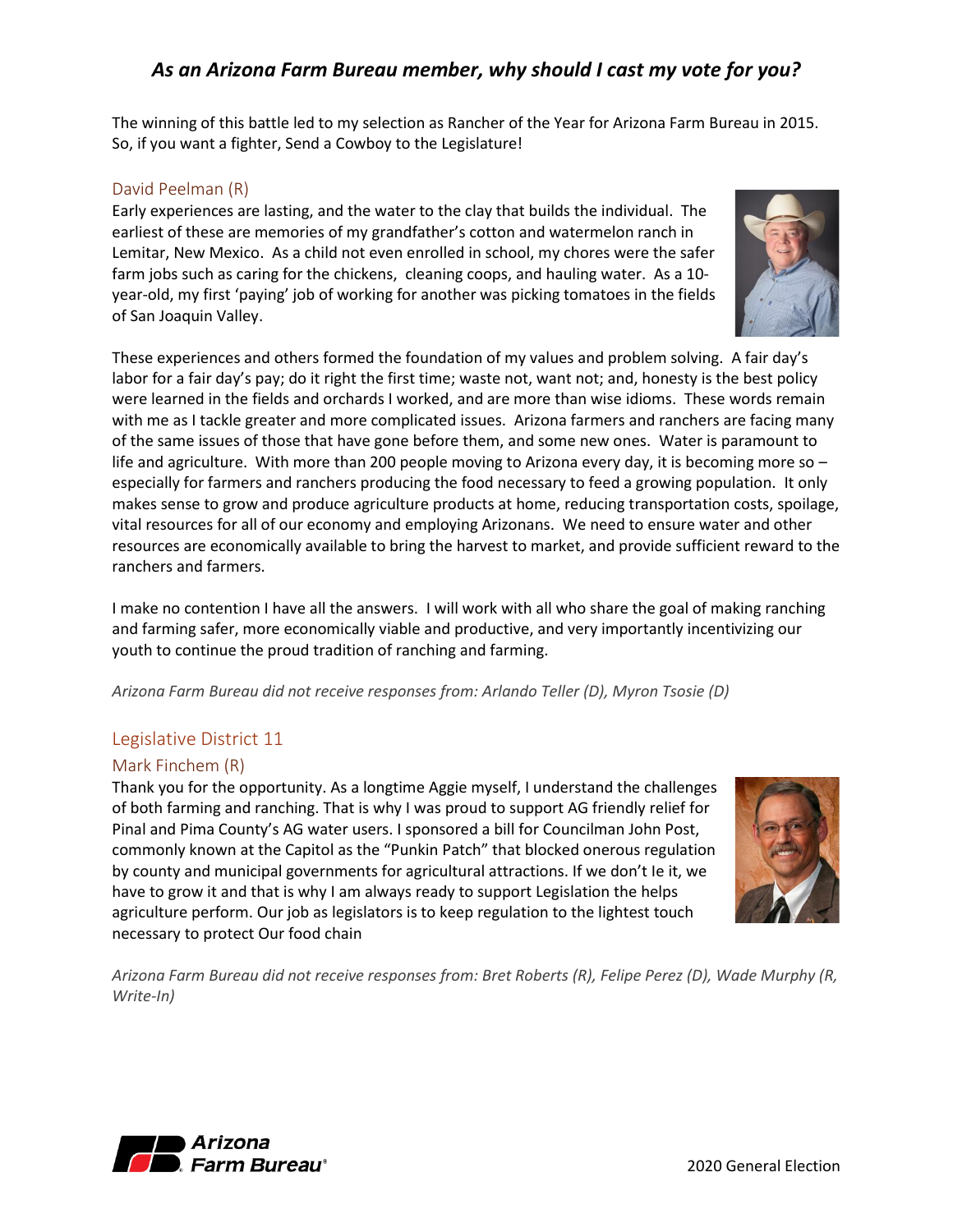#### <span id="page-13-0"></span>Legislative District 13

#### <span id="page-13-1"></span>Tim Dunn (R)

Arizona Farm Bureau's members have a unique opportunity to support an active Farmer in this Election. I have served your organization In the past as First Vice President and know first hand the struggles Arizona's farmers and Ranchers face on a daily basis. I believe my record over the past three years has shown that I have been an advocate for Rural Arizona. I pride my self on listening to and engaging with my constituents and in this case it extends out past my legislative district to all of Arizona's agricultural community. I am Currently Chairman of the Land and Agriculture committee and Vice Chairman of the Energy And water Committee. With the help of

Arizona Farm Bureau's membership engagement in this election I hope we can keep a Republican majority whereas I can remain in those positions. I have been engaged with the Governors office during this Covid pandemic working to get our economy going. As we look to the future a focus on food security And reliability in our Arizona based food supply chain system will be a priority. Sound Water policy for Agricultural and rural Arizona is Paramount. I am committed to Promoting fiscally conservative policies while upholding the constitution And the rule of law. Our country is at a crossroads and we need to elect candidates at every level that will stand and fight for our freedom and the constitution. This election is not about the individual but about the policy that they support. The two Choices are very different directions that our country and state will head down I humbly ask for your support.

#### <span id="page-13-2"></span>Joanne Osborne (R)

I have had the pleasure of representing Legislative District 13 for the past two years. Having the incredible agriculture community of Yuma, has been an honor and highlight to my term. I have had the privilege of serving on the state Land and Agriculture Committee and have heard of many issues that negatively and positively affect Agriculture and our Natural Resources.

We all know, even with the passing of the Drought Contingency Plan, which I voted for, Water will always be a top priority not only to the state, but definitely to agriculture! Another top of mind topic is of course Covid19. The hardworking "essential" workers that will be needed for harvest, process and distribution will be critical in the coming months. I continue to advocate for Rural Broadband and helping where I can with the Food Supply Chain. Farm – Distribution – Transportation – Grocery Store –

As your elected official, being a conduit for communication is critical. I know it is cliché, but we truly are all in this together. I've done what I can in participating in weekly Zoom meetings with the Yuma sector – hearing about Covid and Border issues, plus I am always close by listening and speaking with the farmers and ranchers themselves. I have also for many years recognized and supported the Future Farmer and am the proud mother of a former FFA State Officer.

I am a 4th Generation Arizona Native, 30 year Small Business Owner, and mother of four. I understand the issues small business owners face, even when we have differing industries. I have always had the desire for The Highest Quality of Life for our families and businesses. When we strive for that first, we then prioritize the ways to achieve it, under that umbrella. I ask for your vote and thank you for your time.





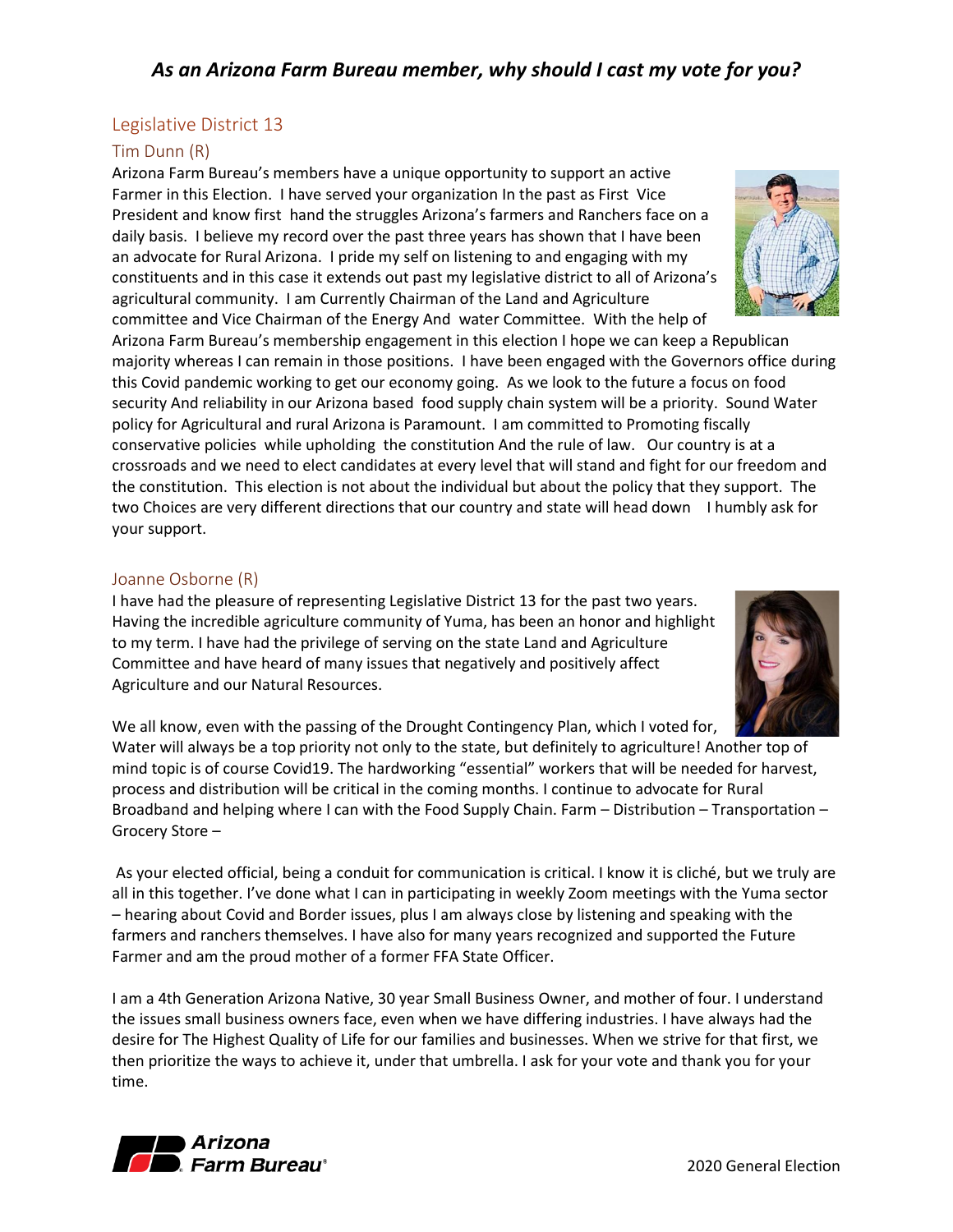*Arizona Farm Bureau did not receive responses from: Mariana Sandoval (D)*

## <span id="page-14-0"></span>Legislative District 14

#### <span id="page-14-1"></span>Ronnie Maestas-Condos (D)

30 years ago I made a decision to pick up roots from a coastal community in Central California and seek out an uncertain future in the high desert grasslands of southeast Arizona. Not quite sure what was drawing me to a more remote, less populated region of our country, but once arriving, it felt like homecoming. I ended up buying 8 acres of land with my spouse to build a home made of mud, straw, and lumber framing (still under construction!). I live 5 miles from the mighty San Pedro and 7 miles north of our neighbors to the south. I have felt an awe and reverence for the land I call home but am becoming concerned for a way of life that is increasingly under threat of disappearing.



The wide open spaces are getting swallowed up with encroaching, inadequately planned developments, the lack of protections or regulations of our scarce resources like water is putting the viability of ranching at risk, the lack of jobs and training and investments in rural communities is necessitating the exodus of youth and talent to big cities, very sad. I believe we have options and can turn this trend around. After electing a new legislature we will focus on prioritizing the needs of people who have been traumatically affected by the pandemic. I believe rural and ranching communities, which are an integral component of our local economy have been doubly impacted as far as being sustainable and providing a livelihood for families. The pandemic has caused serious setbacks for many working people. We need new blood willing to put ordinary people's needs first before special and cororate interests. Please consider a vote for me Ronnie Maestas-Condos for Ariz House to get us back on the right track. Thank you.

#### <span id="page-14-2"></span>Gail Griffin (R)

Legislative District 14 needs a strong voice at the capital for rural Arizona.

I am that voice and I have the leadership skills and experience to continue to be that voice.

**JOBS** and the **Economic Stability of our state and local communities is high priority.**

I believe in **limited government**, **lower taxes**, **personal responsibility** and in the **free enterprise system.**

I believe we have a duty and responsibility to **Secure our Borders** and enforce our laws to protect the citizens of Arizona. Border Security is National Security.

Other important issues include the **Protection of Private Property and Water Rights.**

I want to see **Education Excellence,** ensuring taxpayer dollars make it into the classroom to help students and teachers **improve academic achievement.**

I will continue to **fight for Veterans Issues.**

I am a **successful businesswoman. I am Pro-Business, Pro-Taxpayer, Pro-Family and Pro-Constitution. I** am a Life Member of the NRA. I am a member of the Arizona Farm Bureau and the Arizona Cattlegrowers and other organizations that believe in supporting our Natural Resource Industries.



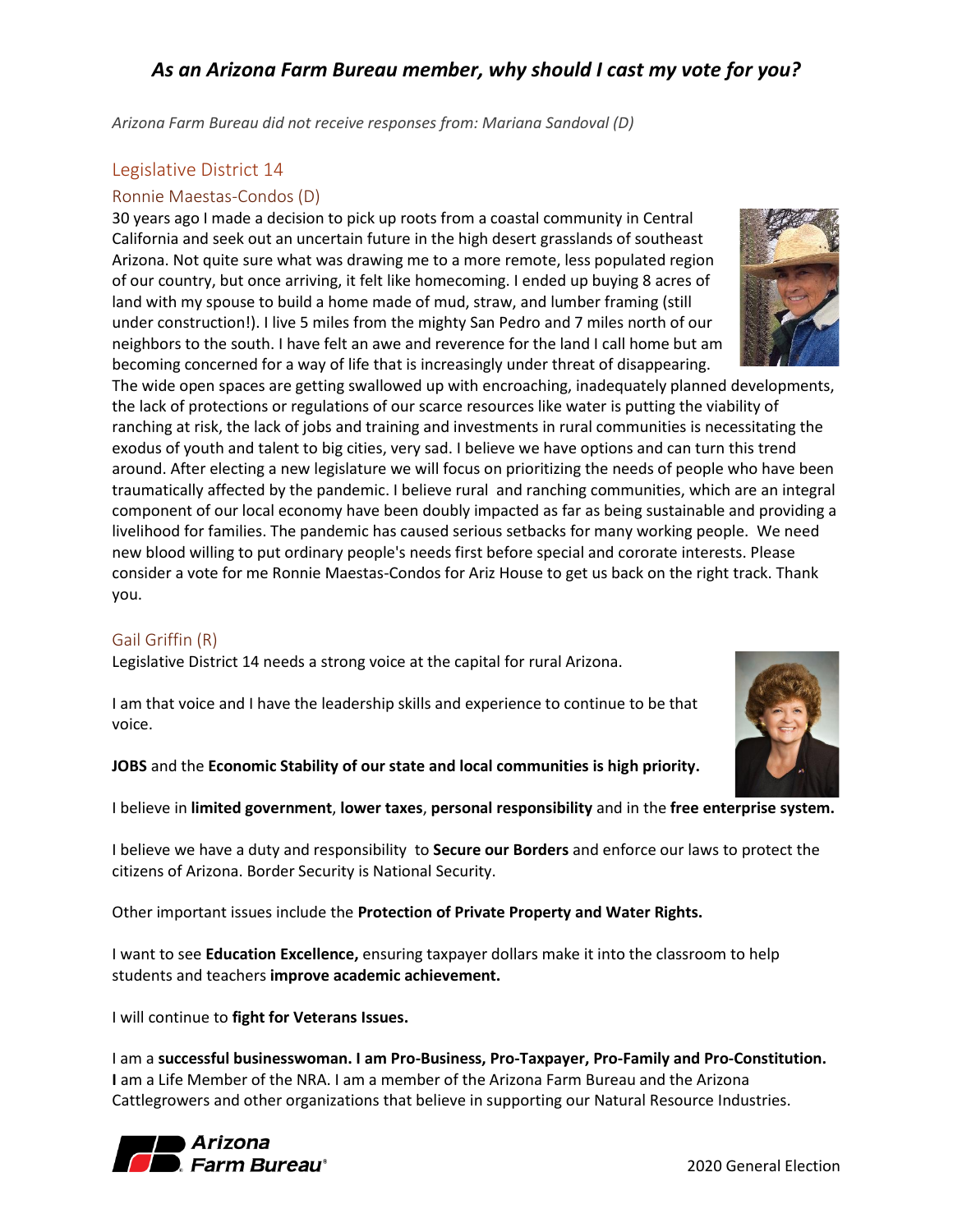I have been the recipient of Legislator of the Year from Rural Health Association and other similar Awards from National Association of Independent Business (NFIB) and Arizona March of Dimes. I will continue to WORK FOR YOU.

Thank you for your support and your VOTE on November 3rd.

#### <span id="page-15-0"></span>Becky Nutt (R)

As a Farm Bureau member you support rural, its value system and lifestyle. You understand the need for a good education system, access to healthcare, the ability for rural dwellers to work and provide for their family and to live safely doing so. It is a good lifestyle, hard, but good---and we are losing it. There is a tear in the seam, and we are leaking young people.

What pushes me is plugging and permanently sealing such leakage. Essential to this is creating the opportunity for the youth stay in their community and one day raise their

own families. They need an education that offers the tools for them to live a prosperous and productive life as they are trained in careers they want to pursue. As we grow our local economies and creating jobs we are giving our youth a choice and helping others to pursue their dreams.

Building rural is why I ran for office, what I think about and plan for while in session, and what I work on when out of session. It is not just that I represent rural, but I have lived in just about every aspect of rural from just outside a large metropolitan to totally off the grid. I understand rural, the people, our needs, and our possibilities. And as an Arizona Farm Bureau member, this why you should cast your vote for me. Also, please know that your support is always needed and very much appreciated! Thank you!

*Arizona Farm Bureau did not receive responses from: Kimberly Beach-Moschetti (D), Joshua Hampton (D, Write-In)*

#### <span id="page-15-1"></span>Legislative District 20

#### <span id="page-15-2"></span>Shawnna Bolick (R)

As a freshman legislator, I served as the Vice Chairman of Ways and Means, and a Member on both the Elections and Federal Relations committees. When I ran for this position in 2018, no one could have predicted the Legislature would help simplify the state's tax code in 2019, or how we would need to respond to the crises related to COVID-19 in 2020.

In my two years at the Legislature, it was my honor to support many Arizona Farm Bureau backed bills, including

- Voting to pass the Drought Contingency Plan (DCP) along with an appropriation to prepare Arizona for Colorado River shortages, as well as, ensuring that all irrigation districts identified in the DCP are eligible to receive the resources allocated to them;
- Clarifying the tax exemption on fertilizer;
- Funding to construct and rehabilitate wells and infrastructure necessary to support water management efforts benefiting farmers and ranchers;
- Funding to hire additional dairy inspectors, ensuring that Arizona's dairyman can meet increased marked production demand;





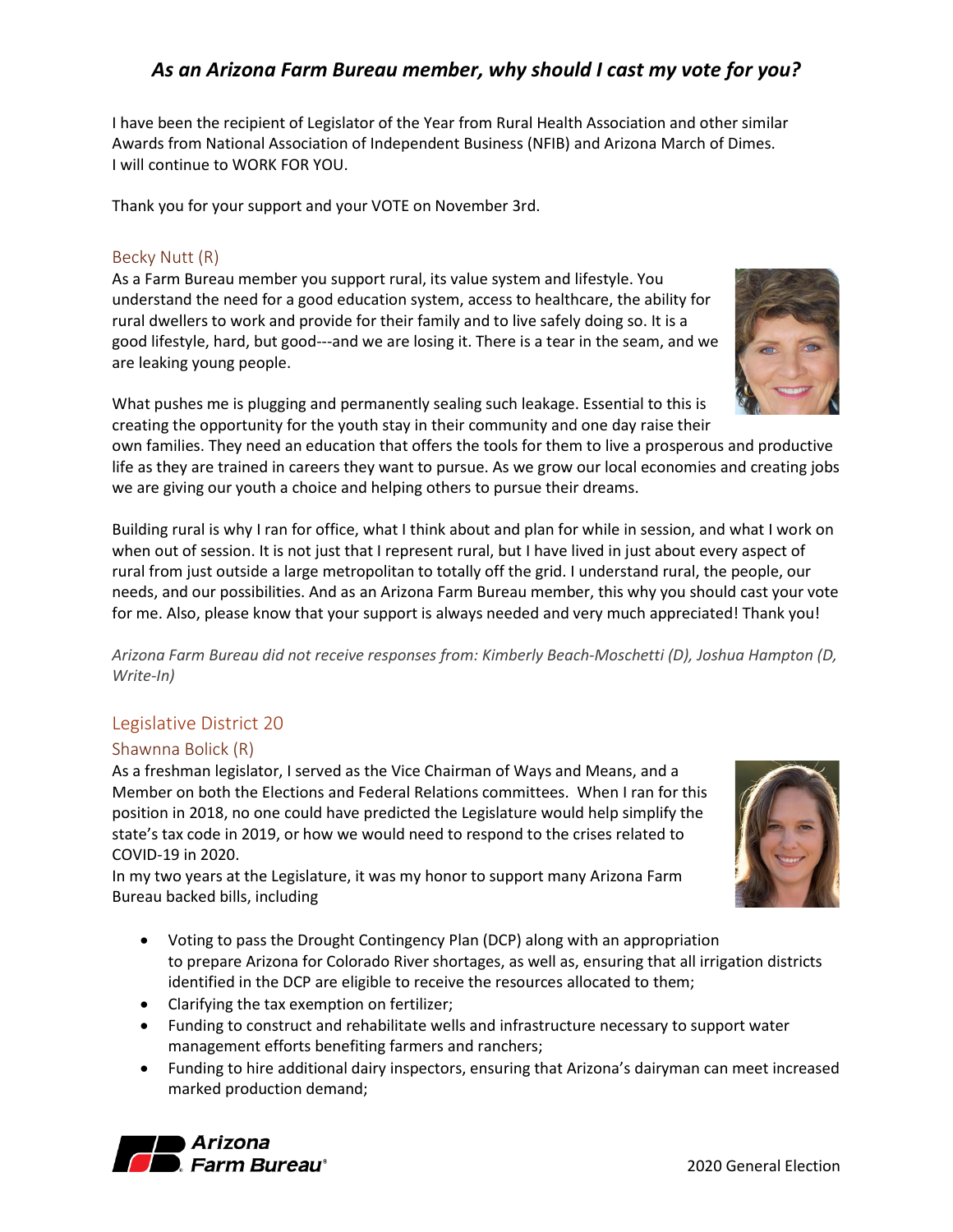- Funding to construct a cold inspection facility at the Mariposa Port of Entry in Nogales;
- Reclassification of two agricultural real property to further Arizona's growing agritourism market;
- Creating a grant program with funding for the removal of non-native invasive vegetation;
- Promoting locally grown products, ensuring a high-quality standard, certification, inspection and grading services for Arizona-produced eggs; and
- Accelerating the timeframe to adopt rules regulating the licensure, production, and management of industrial hemp.

I am committed to helping Arizona's economy regain its footing by putting people back to work so we can thrive again. I will continue to fight to keep small businesses alive. Fortunately, earlier this year we passed a responsible budget reflecting our new fiscal realities. Please visit my website to learn more about my campaign at [www.BolickforArizona.com](http://www.bolickforarizona.com/).

*Arizona Farm Bureau did not receive responses from: Anthony Kern (R), Judy Schweibert (D)*

## <span id="page-16-0"></span>Legislative District 21

#### <span id="page-16-1"></span>Beverly Pingerelli (R)

Arizona agriculture is a thriving i ndustry contributing over \$23 billion to our economy and providing over 138,000 jobs. Farming and ranching is an important part of our state's heritage, predating our statehood, and integral to our Southwestern lifestyle. Modern development and population growth, however, present new challenges for this essential industry that is heavily dependent on predictable water supplies. We must meet these challenges by addressing sustainability, equitable distribution, conservation and long-term resource planning to promote farm industry growth. We

must also ensure a robust workforce with the skills and specialized training critical to a science-based industry. As a Peoria Unified School District governing board member, I have worked diligently for expanded Career Technical Education (CTE) and Vocational training opportunities in our schools. Our programs include agricultural training and biotechnology, and if elected to the House of Representatives, I hope to continue expanding these CTE programs across the state. I'm also committed to ensuring the Arizona agriculture industry is provided with the resources critical to its longevity and continued growth. By developing clear objectives and using sound science, I believe the farm industry can expand the vital play role it plays in our state's economy, our land and wildlife management policies, and our water conservation strategies. I look forward to working with the Arizona Farm Bureau to develop strategies and policies that benefit farmers, ranchers and the citizens of Arizona.

#### <span id="page-16-2"></span>Kathy Knecht (D)

I am Kathy Knecht and I'm running for the Arizona House in LD21. I am a former school teacher, 12 year school board member, and a Past President of the Arizona School Boards Association. I ran Leadership West, a regional, non-profit leadership development corporation, and I am committed to serving our local community and growing a strong economy for Arizona. I've dedicated my life to public service—serving on dozens of non-profit boards addressing economic development, the arts, senior issues, and domestic violence. I was an Honorary Commander at Luke Air Force Base, and continue to regularly volunteer there.

I've always been an independent thinker and a bipartisan leader. I'm focused on strengthening our schools; ensuring our seniors and families have affordable quality healthcare and lowering the cost of